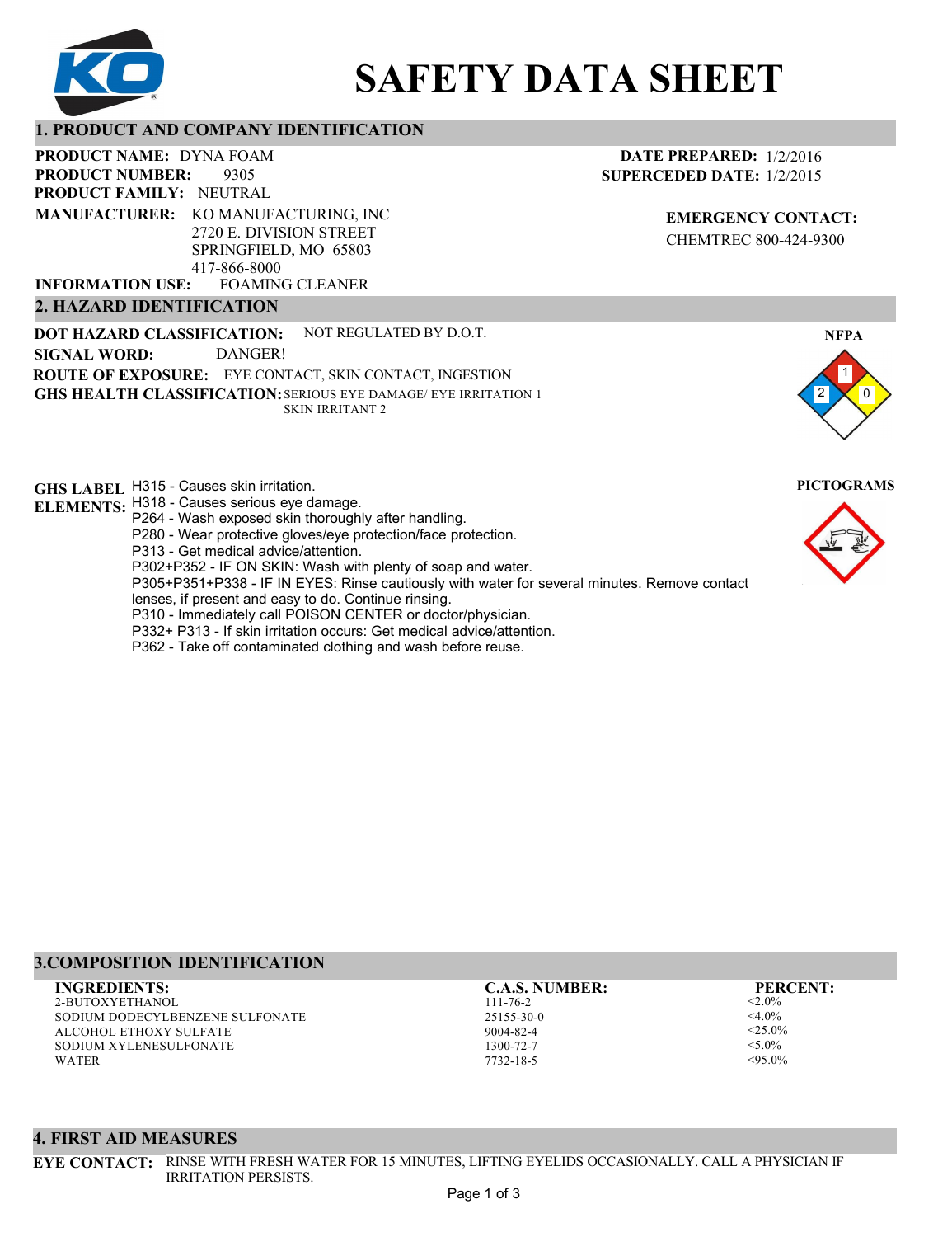## **PRODUCT NAME: DYNA FOAM**

#### 9305 **PRODUCT NUMBER:**

#### **DATE PREPARED:** 1/2/2016 **SUPERCEDED DATE:** 1/2/2015

#### **4. FIRST AID MEASURES - CONTINUED**

**SKIN CONTACT:** RINSE WITH PLENTY OF FRESH WATER AND REMOVE CONTAMINATED CLOTHING IMMEDIATELY. CALL A PHYSICIAN IF IRRITATION PERSISTS.

**INGESTION:** RINSE MOUTH WITH FRESH WATER. DO NOT INDUCE VOMITING. CALL A PHYSICIAN IMMEDIATELY. IF CONSCIOUS, GIVE LARGE QUANTITIES OF WATER. DO NOT GIVE ANYTHING BY MOUTH IF UNCONSCIOUS.

**INHALATION:** IF OVERCOME BY EXPOSURE, REMOVE VICTIM TO FRESH AIR IMMEDIATELY. GIVE OXYGEN OR ARTIFICIAL RESPIRATION AS NEEDED. CALL A PHYSICIAN IMMEDIATELY.

#### **5. FIRE FIGHTING MEASURES**

**FLAMMABLE PROPERTIES:** NON FLAMMABLE.

**FLASH POINT:** >200 F

**SUITABLE EXTINGUISHING MEDIA:** DRY CHEMICAL, FOAM OR CARBON DIOXIDE, WATER SPRAY.

**UNSUITABLE EXTINGUISHING MEDIA:** NOT ESTABLISHED.

**SPECIFIC HAZARDS ARISING** NONE KNOWN.

#### **FROM THE CHEMICAL:**

**PROTECTIVE EQUIPMENT AND PRECAUTIONS FOR FIREFIGHTERS:** APPPROVED) AND FULL PROTECTIVE GEAR. WEAR SELF-CONTAINED BREATHING APPARATUS (PRESSURE DEMAND MSHA/NIOSH

#### **6. ACCIDENTAL RELEASE MEASURES**

**PERSONAL PRECAUTIONS:** AVOID CONTACT WITH EYES AND SKIN. SPILL AREA MAY BE SLIPPERY. WEAR PROPER PROTECTIVE EQUIPMENT WHEN DEALING WITH RELEASE.

**ENVIRONMENTAL PRECAUTIONS:** CONTAIN SPILL TO AVOID RELEASE TO THE ENVIRONMENT. KEEP CONTAINER TIGHTLY CLOSED WHEN NOT IN USE.

**METHODS FOR CONTAINMENT** COLLECT FOR DISPOSAL USING AN INERT ABSORBENT MATERIAL AND TRANSFER TO A **AND CLEAN-UP:** CONTAINER FOR REUSE OR DISPOSAL.

#### **7. HANDLING AND STORAGE**

**HANDLING:** HANDLE WITH CARE AND AVOID CONTACT WITH EYES AND SKIN. ALWAYS WEAR PROPER CHEMICAL RESISTANT PROTECTIVE EQUIPMENT 29CFR1910.132-138. WASH THOROUGHLY AFTER HANDLING.

**STORAGE:** STORE IN A COOL, DRY PLACE. KEEP OUT OF REACH OF CHILDREN. KEEP LID TIGHTLY CLOSED WHEN NOT IN USE.

#### **8. EXPOSURE CONTROLS/PERSONAL PROTECTION**

**ENGINEERING CONTROLS:** NONE REQUIRED UNDER NORMAL USE.

**EYE / FACE PROTECTION:** CHEMICAL SAFETY GLASSES.

**SKIN PROTECTION:** CHEMICAL RESISTANT GLOVES.

**THRESHOLD LIMIT VALUE (TLV):** 2-BUTOXYETHANOL, 20 PPM

#### **9. PHYSICAL AND CHEMICAL PROPERTIES**

**PHYSICAL STATE:** LIQUID. **APPEARANCE: ODOR: BOILING POINT:** NOT ESTABLISHED. **FREEZING POINT:** NOT ESTABLISHED. **SPECIFIC GRAVITY:** 1.03 **pH (1%): EVAPORATION RATE:** NOT ESTABLISHED. **FLASH POINT: LOWER FLAMMABILITY/EXPLOSIVE LIMIT:** NOT ESTABLISHED. **UPPER FLAMMABLE/EXPLOSIVE LIMIT:** NOT ESTABLISHED. 8.0-9.0  $>200$  F GREEN LIQUID. CHERRY SCENT. **VISCOSITY: REALITIVE DENSITY:** 8.6 LBS./GL. **SOLUBILITY: VAPOR PRESSURE:** NOT ESTABLISHED. **VAPOR DENSITY:** NOT ESTABLISHED. **DECOMPOSITION** NOT ESTABLISHED. **TEMPERATURE: PARTICAL COEFFICIENT:** NOT ESTABLISHED. **N-OCTANOL/WATER** NOT ESTABLISHED. SOLUBLE.

**AUTO-IGNITION TEMPERATURE:** NOT ESTABLISHED.